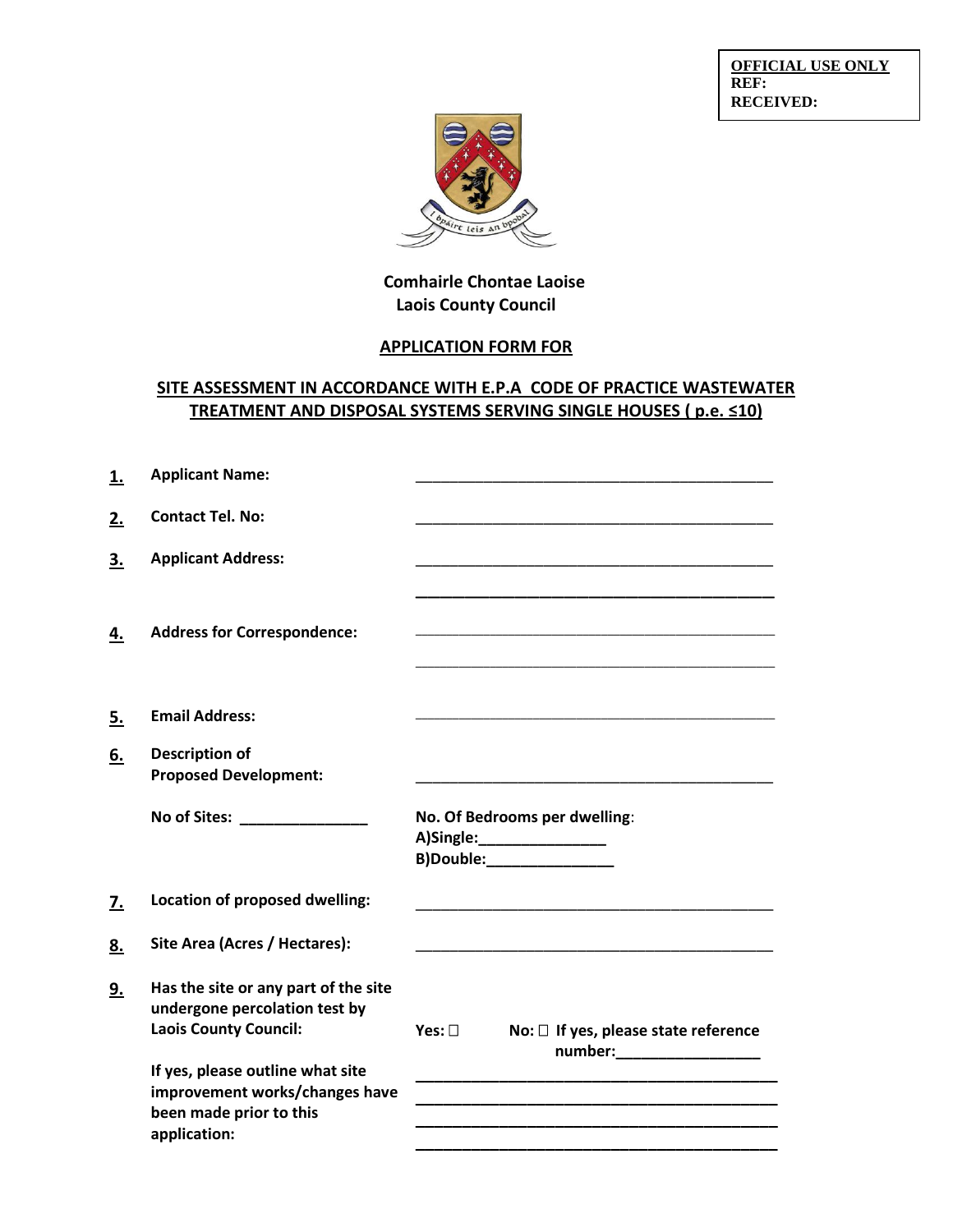**10. Name and address of Landowner: (Refer to attached form)**

**Source of Water Supply for** 

**11. Proposed Development: (Please tick appropriately)** 

Proposed bored well  $\Box$ Existing well  $\Box$ New public mains connection  $\square$ Existing public mains connection  $\Box$ Group Water Scheme Name of Scheme\_\_\_\_\_\_\_\_\_\_\_\_\_\_\_\_\_\_\_\_\_\_\_\_\_\_\_\_\_\_\_\_\_\_

**12. Name of Public/Group Water Supply Scheme within 1KM (if applicable)**

**PLEASE ENSURE THAT THE FOLLOWING ARE ENCLOSED WITH YOUR COMPLETED APPLICATION FORM, FAILURE TO DO SO WILL RESULT IN YOUR APPLICATION BEING RETURNED TO YOU.**

#### **13. 2 no. 6" Ordnance Survey Maps or 2 no. Discovery Series Maps**.

a. The proposed site must be outlined in red.

#### **14. 2 no. Site Location Maps of the area to be to a scale of 1/2500**.

- a. The proposed site must be outlined in red, the north point indicated and the relevant Ordnance Survey Sheet number should be included.
- b. Access to the site and position of site notice should be clearly shown.
- c. The site location map must show all up to date development on adjacent sites within **250m radius.** It should include buildings, wells, septic tanks, proprietary treatment systems and percolation areas, streams and water courses denoting distances to relevant site.

#### **15. 2 no. Site Layout Plans to minimum scale of 1/500.**

- a. The proposed site must be outlined in red, the north point indicated and it should show contours/ levels.
- b. All developments existing and proposed on site must be shown, including location of wells, septic tanks, proprietary treatment systems and percolation areas and existing and proposed buildings, streams, water courses and measurements.
- **16. Fee enclosed: €550**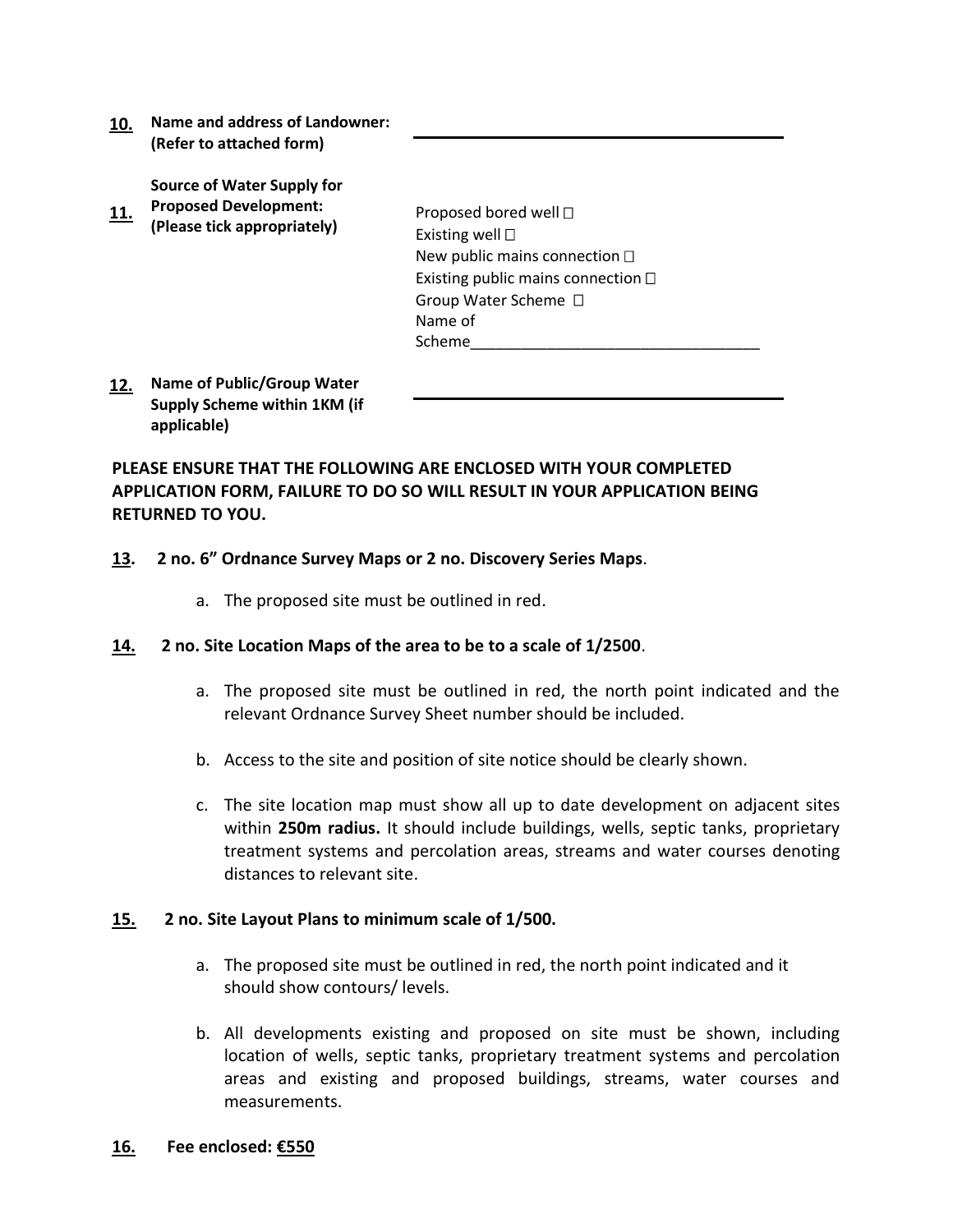- **Please be advised that on completion of the desk top study Laois County Council will advise the applicant of date and time for trial holes to be excavated on site under the supervision of Laois County Council Official .**
- **If for exceptional reasons you wish to postpone or cancel the Site Suitability Assessment or excavation of trial holes, a minimum of 4 working days notice is required or you may be liable for a revisit fee of €250.**
- **Any query in relation to Site Suitability Assessment should be directed to (057) 8664114.**
- **A message may be left on the above telephone number after 5pm and at weekends.**

**SIGNED APPLICANT/AGENT: \_\_\_\_\_\_\_\_\_\_\_\_\_\_\_\_\_\_\_\_\_\_\_\_\_\_\_\_\_\_\_\_\_**

| DATE: |  |
|-------|--|
|       |  |

| Completed applications should be submitted to: |
|------------------------------------------------|
| The Planning Section,                          |
| Áras an Chontae,                               |
| <b>Laois County Council,</b>                   |
| Portlaoise,                                    |
| Co. Laois.                                     |

| <b>OFFICIAL USE ONLY</b>          |                                                                                                                                        |  |
|-----------------------------------|----------------------------------------------------------------------------------------------------------------------------------------|--|
| Is form satisfactorily completed: | Yes $\Box$ No $\Box$                                                                                                                   |  |
|                                   |                                                                                                                                        |  |
|                                   |                                                                                                                                        |  |
| SIGNED:                           | <b>DATED:</b><br><u> 1980 - John Stein, mars and de Britain and de Britain and de Britain and de Britain and de Britain and de Bri</u> |  |
|                                   |                                                                                                                                        |  |

| <b>OFFICIAL USE ONLY</b>                                      |       |  |
|---------------------------------------------------------------|-------|--|
| Date and time of requested excavation of trial holes on site: |       |  |
| SIGNED:                                                       | DATE: |  |
|                                                               |       |  |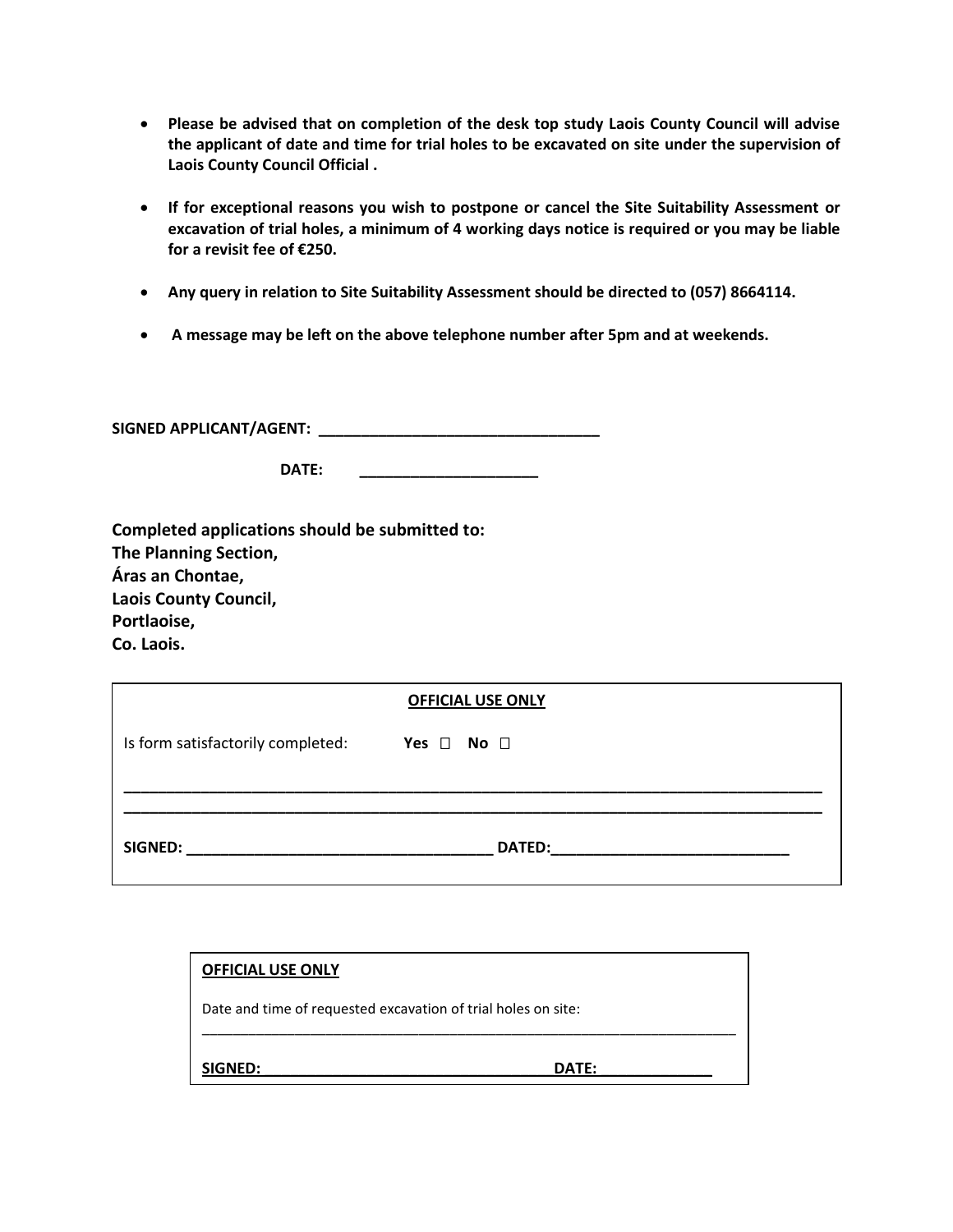

# **LANDOWNER CONSENT FORM**

I **\_\_\_\_\_\_\_\_\_\_\_\_\_\_\_\_\_\_\_\_\_\_\_\_\_\_\_\_\_\_\_\_\_\_\_\_\_** CONSENT TO THE FOLLOWING:

**1**. COUNCIL STAFF ARE PERMITTED ONTO MY LANDS FOR TESTING PURPOSES.

**2.** THERE ARE NO LIVESTOCK ON THE SITE OR ENTRY LANDS TO THE SITE.

**SIGNED: \_\_\_\_\_\_\_\_\_\_\_\_\_\_\_\_\_**

 **LANDOWNER**